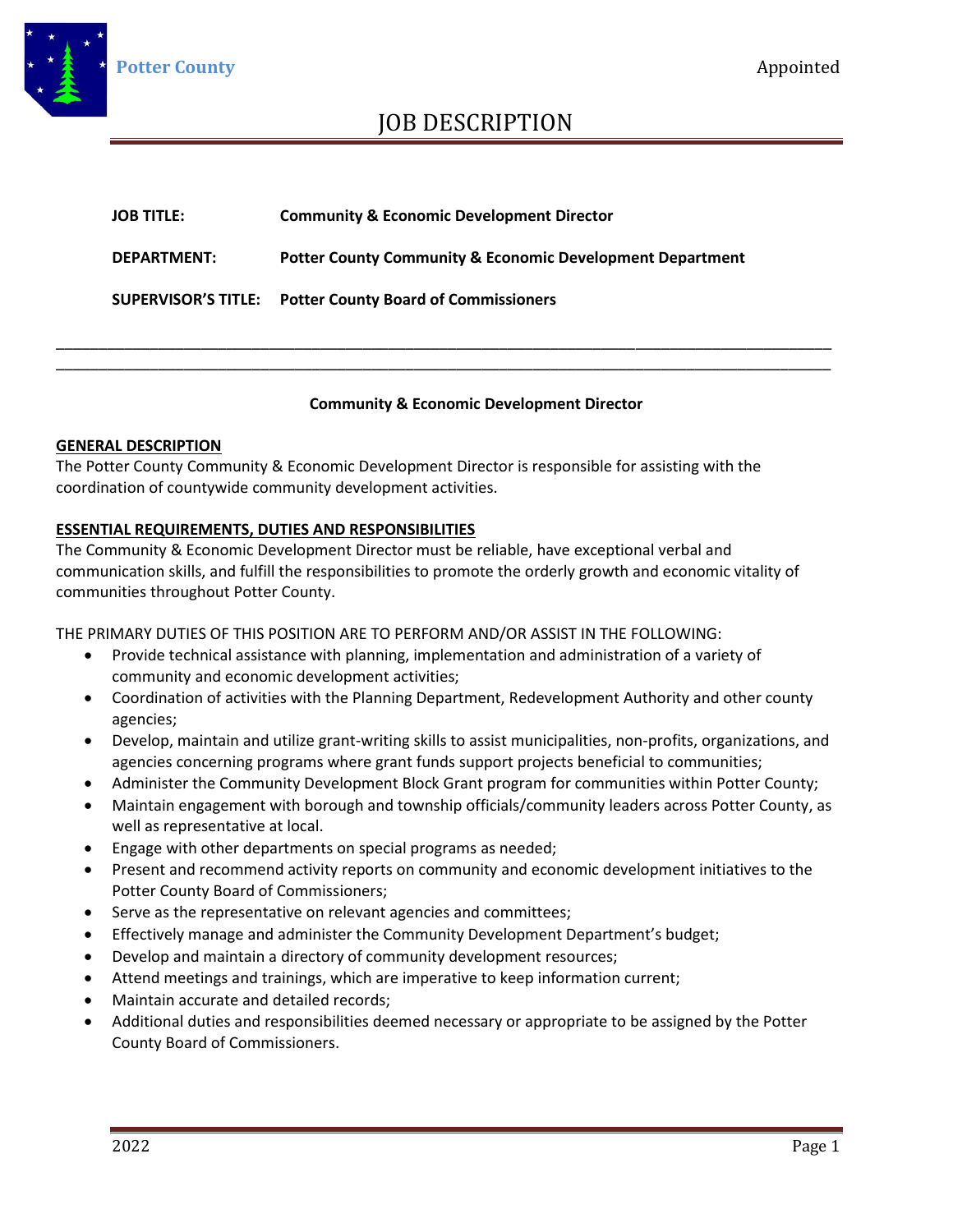

# JOB DESCRIPTION

#### **QUALIFICATION REQUIREMENTS**

KNOWLEDGE AND ABILITIES:

- Understanding of various community and economic development programs;
- Attentiveness to the needs of communities;
- Ability to develop and maintain a budget within approved guidelines;
- Able to maintain strict confidence;
- Ability to work independently within standard operating procedures and legal requirements;
- Ability to use time management skills.

EXPERIENCE AND TRAINING:

- Preferred Bachelor's Degree;
- Preferred Community & Economic Development work-related experience;
- Excellent written and verbal communication skills;
- Willingness to attend trainings/events related to job position.

#### PHYSICAL REQUIREMENTS:

- Ability to meet deadlines;
- Ability to sit for extended periods of time;
- Normal manual dexterity and hand-eye coordination;
- Corrected hearing and vision to normal range;
- Verbal communication.

#### ADDITIONAL REQUIREMENTS:

• Valid Driver's License

**HOURS:** Monday – Friday 8:30am – 4:30pm with 1 hour for lunch 35 hour work week; Overtime as needed and approved by direct supervisor.

#### **PAY RATE AND BENEFITS**: Salary Range of \$32,000 - \$35,000

Benefit Package as approved by the Potter County Commissioners